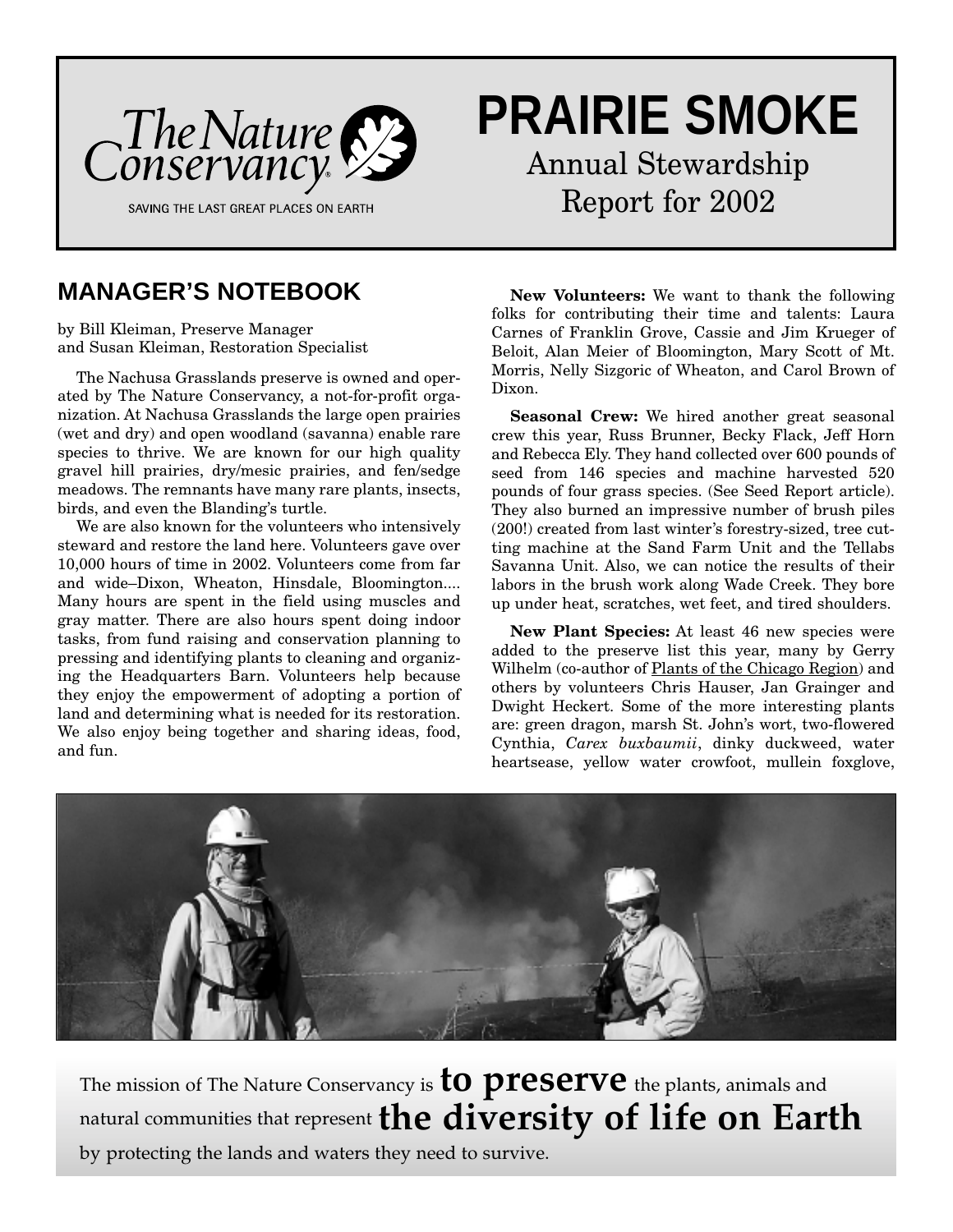lance-leaved violet, Canada violet and a succulent fern (*Botrichium dissectum var. dissectum*).

**Fire:** Nearly 50 volunteers participated in our burns last fall and this spring. In the spring of 2002 we burned 808 acres at Nachusa. In April we were proud to have burned 145 of the 160 acres at a savanna we purchased 5 months earlier. Burn crews from Nachusa Grasslands aided the Illinois Department of Natural Resources at Foley Sand Prairie in southern Lee County and the Temperance Hill Cemetery Prairie. Also we burned the 100-acre native grass planting at the Nichols property adjacent to Nachusa Grasslands.

**Wetlands:** We have finished up the water control structures and pothole sculpting in Prairie Potholes and Bluestem Bottoms. This should increase the soil wetness of these units and slow the sediment entering Wade Creek. A thank you goes to the C2000 Grant acquired through the Illinois Department of Natural Resources.

#### **Work at other sites:**

#### *Pine Rock Nature Preserve*

Pine Rock Nature Preserve is 60 acres of diverse native communities from dry, upland oak savanna on bluffs overlooking flat wet-mesic prairie. Pine Rock itself is a large 40 foot high St. Peter Sandstone outcrop. Pine Rock became a Nature Preserve in 1964. It is owned by Northern Illinois University and is open to the public for hiking and nature study.

In the year 2000, The Nature Conservancy purchased 11-acres of habitat adjacent to the west boundary of the Pine Rock Nature Preserve in Ogle County, a few miles north of Nachusa Grasslands. This buffer tract was recently sold to the Illinois DNR. A prescribed fire was done on this tract and the Nature Preserve in April of 2002 by our preserve crew with assistance from Byron Forest Preserve. A C2000 grant has been awarded to clear some of the brush at Pine Rock. This grant is being administered by the Prairie Preservation Society of Ogle County.

According to Dot Wade, Pine Rock was preserved largely through the efforts of Dr. Margery C. Carlson, Emeritus Professor of Botany, Northwestern University. Dot and Doug Wade made a comprehensive plant list for the preserve in 1971 and this list includes some very rare plants. The land was burned occasionally by Doug Wade and the Prairie Preservation Society of Ogle County from the 1960's through the 1980's. The DNR did a prescribed



**New prairie pothole habitat created**

burn there in 1988.

*Hanover Bluffs:* Working with various partners, Bill Kleiman is helping create a management plan and implement stewardship at this site on the Mississippi River.

*The Natural Land Institute* has been active in the Rock River area helping protect about 300 acres in the area.

#### **Events:**

We hosted our Illinois Board of Trustees at the preserve in May of 2002. To recognize the volunteers of Nachusa Grasslands, the Board hosted a barbecue dinner and bluegrass band at the barn. About 150 were in attendance.

The new Preserve Headquarters barn has been used and booked for various functions of The Nature Conservancy, including some coming up this spring and summer. We also have been giving tours of our work to various land managers and conservation staff.



**Seasonal Crew: Russ Brunner, Rebecca Ely, Becky Flack Not Pictured, Jeff Horn**

#### **Science:**

A controlled study of the effects grazing has on our rare prairie bush clover was continued this year. Two more years of data to go before we talk.

Carbon Sequestration: Mike Konen of N.I.U. continued his sampling of soils to study how prairies capture carbon in the soil.

#### **In Memory:**

**Debra L. Petro** - Natural areas in Illinois lost a fine steward this February when Deb Petro died after a prolonged illness. Deb was the volunteer steward of several sites in the Chicago area and worked for The Nature Conservancy at Indian Boundary Prairies. She enjoyed nature photography, working with children and practicing and instructing Tai Chi. Deb was an inspiration to those who knew her.

**Raymond F. Schulenberg** (1920-2003) - Long time prairie steward, Ray Schulenberg died in January. Ray had been with the Morton Arboretum for 32 years. An arboretum prairie bears his name. Ray was a pioneer in understanding the need to preserve native prairie plants, insects, and other animals. He influenced Midwest conservationists over the years with his extensive and holistic understanding of prairie ecosystems. Always humble, many will miss Ray's knowledge and gentle ways.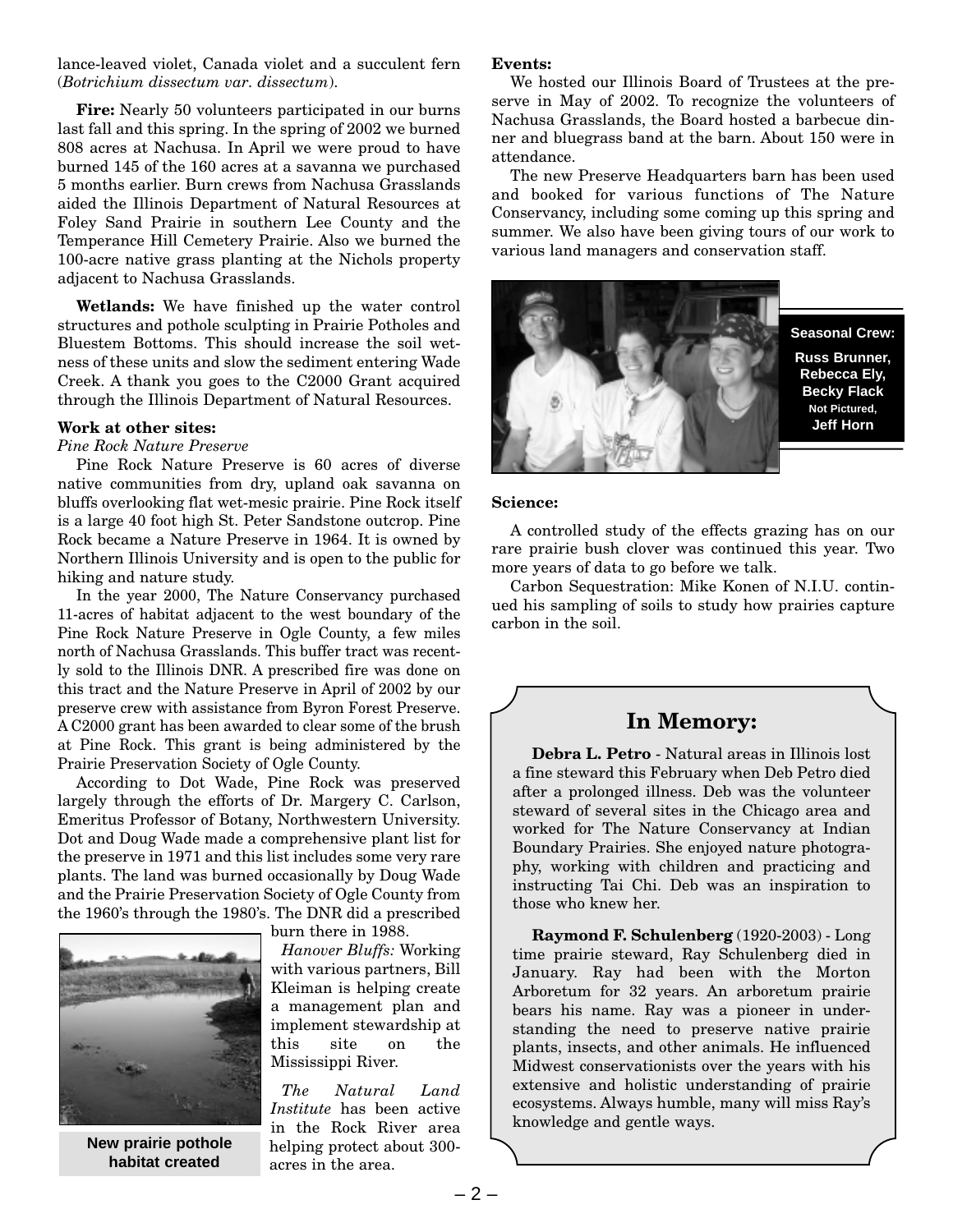# **Volunteers** put their **Time and Talents** to work on behalf of the **Diverse Native Species** at Nachusa Grasslands.

# **STEWARDS' REPORTS**

#### **Edith and Anna Heinkel Savanna West Unit**

By Mary Vieregg

The stewards of the West Heinkel unit worked in several areas during 2002. During the winter, selective clearing of brush and trees continued with the goal of breaking down the artificial agricultural borders from the past and making more natural connections between the woodland, savanna, and prairie areas. There was also a

concentrated effort made to remove multiflora rose and invasive willows along John's Creek.

As early spring arrived, attention turned to weed management. Red clover and reed canary grass were attacked first using Garlon and Poast herbicides. In the plantings by Naylor Road, Queen Anne's lace flower heads were cut. In summer, wild parsnip, Canada thistle, and other weeds bore the wrath of the West Heinkel stewards' efforts. Borders of over abundant



Jay Stacy

Rubus (raspberry and blackberry) species were sprayed with Krenite (kills next year's buds on woody plants) in early autumn to give other natives a competitive edge.

An ambitious effort was made to collect seed throughout the growing season. Enough seed was collected to overseed nearly all of the West Heinkel plantings. Special emphasis was placed on seed mixes for the most recent farm ground planted in 2001 where there was still a great deal of bare soil to receive the seed. Mixes were also used to overseed the older Naylor Road plantings, the hidden upper prairie (planted to red-top grass a decade ago), selected areas along John's Creek, the upper and lower plantings north of John's Creek, and an area being newly cleared of brush this winter at the west end of John's Creek. When 2002 came to an end, approximately 200 pounds of nearly 150 species had been collected and planted in the West Heinkel unit.

Special thanks and recognition should go to the following stewards who made it a very productive year: Jay Stacy, Don Homer, Mary Scott, Gene Miller, Nelly Sizgoric, Sue and Brent Coulter, Kay and Greg McKeen, and Mary and Jim Vieregg.

#### **Herbarium** By Dwight Heckert

Just like the prairie, the herbarium continues to grow. Forty plant species were added in 2002 bringing the total collected in the last four years to 447. With the addition of new tracts the opportunity for finding new species is exciting. Several new species, *Onosmodium hispidissimum* and *Ranunculus flabellaris*, were found on the Tellabs Savanna. Several other species were found on the older units. They are *Laportea canadensis*, *Urtica dioica* and *Polygonum cepitosum*. Many thanks go out to those who helped me locate and identify the plants that were collected and preserved.

#### **Schafer Prairie**

By David Edelbach

Several weedy plants continue to be a problem including parsnip, sweet clover, honey suckle, multiflora rose (MFR), phragmites grass and others. During the weed control season these plants were pulled, cut, sweat upon, and/or sprayed. There are several areas on Schafer's unit where small woody plants including European



honey suckle, MFR, Rubus, and sumac were mowed. Two of the areas mowed include our budding savanna on the south side of Southeast knob and a brushy area on the north slope of Schafer's knob. We also did brush clearing along the boundaries. Our neighbor Mr. Bivins has been spraying reed canary grass in the wet areas. And, of course, Schafer's knob has produced an abundance of seed shared by many.

#### **Tellabs Savanna**

By Ron Ingraham

(editors note: this unit has road access on Lost Nation Road)

The first full year of restoration work on this 160-acre unit was a success. The highlight was a rented forestry-sized, tree cutting machine used to establish a wide fire break on the perimeter of the unit. It accom-

Ron Ingraham

plished this task in days compared to what would have taken months of hand work. To watch the machine grasp a tree in its hydraulic claw, position a large chainsaw at the base, cut and then stack the trees was an amazing sight.

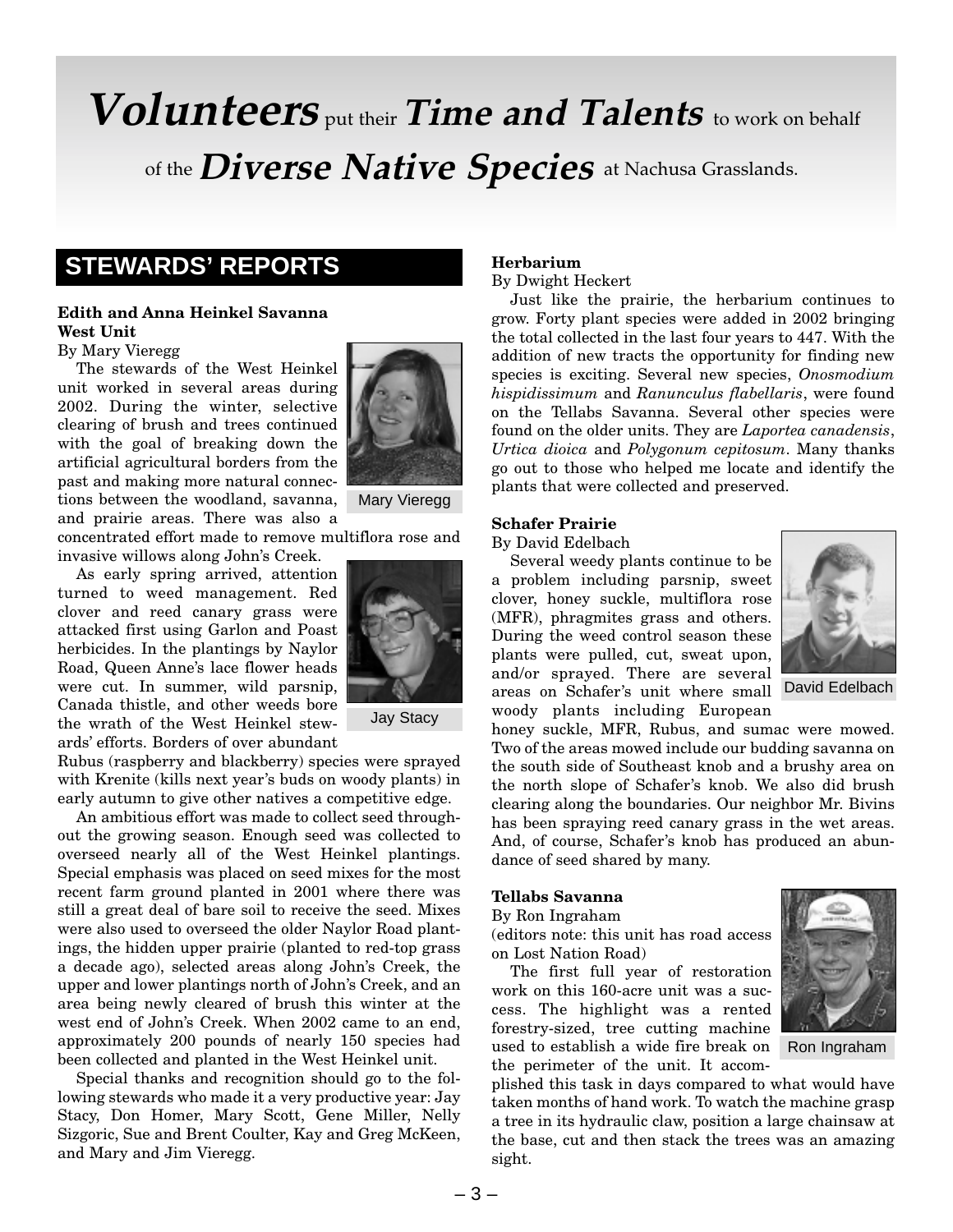

**Tree Removal Machine**

However, we still spent 4 months of daily cutting of the small diameter brush on the fire breaks. With nearly 2 miles of fire breaks established in 5 months the majority of the property was burned in the spring! It may have been 100 years since the site was burned. Accumulated oak leaves were the primary fuel for a successful burn over 3/4ths of the site setting back the garlic mustard, honeysuckle and clearing some under-story brush. The tree/brush piles on the fire breaks caused some delays during the burn. These piles were then mostly burned during the summer and fall so as to not have them on fire when we have our hands full during the next prescribed burn.

Many species of flowers and sedges began their rebound in the warm, blackened soil this spring. One of the most dramatic displays was hundreds of lupines, few of which were seen before. In the wetlands the result was lush, green growth and a profusion of blooms. Many times, as we made a record of the species in this "garden," noted botanist, Gerry Wilhelm, was heard to say rather breathlessly, "Oh, isn't this marvelous, we don't deserve this." And "Oh, could this be...? Yes, it is."

In addition to fire, a big goal for the unit is to clear the invasive woody species to restore the more open structure of the woodlands and wetlands. There have been many days and there are many more to come of using the chainsaw and the Birchmeier backpack sprayer. Native seed will be spread in these opened areas.



Hank Hartman

#### **Big Woods**

By Hank and Becky Hartman

Beginning in 2001 we decided to start with the two big oaks, one on the north knob and one on "which-way" knob (the oak on this hill has two large limbs pointing like crossed arms), and clear around them to let them "breathe". We have completely cleared the north knob of invasive

brush. The Rubus (raspberry and blackberry) around the which-way oak on the south knob is much reduced and we seeded in bottlebrush and dropseed grass this year.

Vast areas of overgrown willow and Rubus remain a problem in other areas. The Rubus are native shrubs that are super abundant due to their ability to survive the shade that came on as fire was ceased a century ago. We have begun the willow assault which will eventually open up the wetland in Big Woods. Previous mechanical mowing and herbiciding with Krenite didn't stop these young black willow whips, so we have been taking them out one by one with hand loppers or the gas powered brush saw and herbiciding the stumps.



Becky Hartman

We are happy to have Alan Meier of

Bloomington agree to be our co-steward. Alan has been driving up to volunteer at the preserve frequently in the last year.

Big Woods had turkeys all spring; we often heard them "talking" back in the woods. We walked down the fire break on the western boundary behind 5 or 6 of them one day in April.

We tripled our seed collected this year. You could become our designated seed collector and help us triple the score again next year!

#### **Kittentail Savanna**

By Stephen Sentoff

This has been a year of working on the boundary adjacent to the Fen unit. The West Chicago Prairie Stewardship Group, which has adopted the unit, had crews out twice this year as usual. In February, five members of the stewardship group were joined by three other regular Nachusa volunteers.



Stephen Sentoff

With about six inches of snow on the ground we were able to burn our brush piles without any worry. The fire and the work kept us warm. In October we were greeted by one of those fall days that just can't be beat — perfect weather with the wind playing in the grasses-reminding us why we love this place. We cut and burned more brush along the north boundary. A couple more work days should finish up the boundary work. Come on out and join us.

#### **Prairie Potholes**

By Chris and Jennifer Hauser

*(Editor's note: The Hausers have been volunteering at the preserve for the past three years and Chris' Masters Study and Thesis was to help decide the merits of various plant monitoring techniques. Chris has also developed quite a collection of insects from the preserve, which you can see in the gathering room at the Headquarters Barn.)*



Chris Hauser

This fall we moved from Urbana to DeKalb, and being so close to Nachusa, we decided to adopt the Prairie Potholes Unit. Nearly all of the 80-acre parcel was farmed until about 10 years ago, when it was planted with native plantings. Now the area is a nice mixture of wetlands, prairies, and some woodland.

We have two main goals for this unit. Our first goal is to improve the unit's overall health by adding native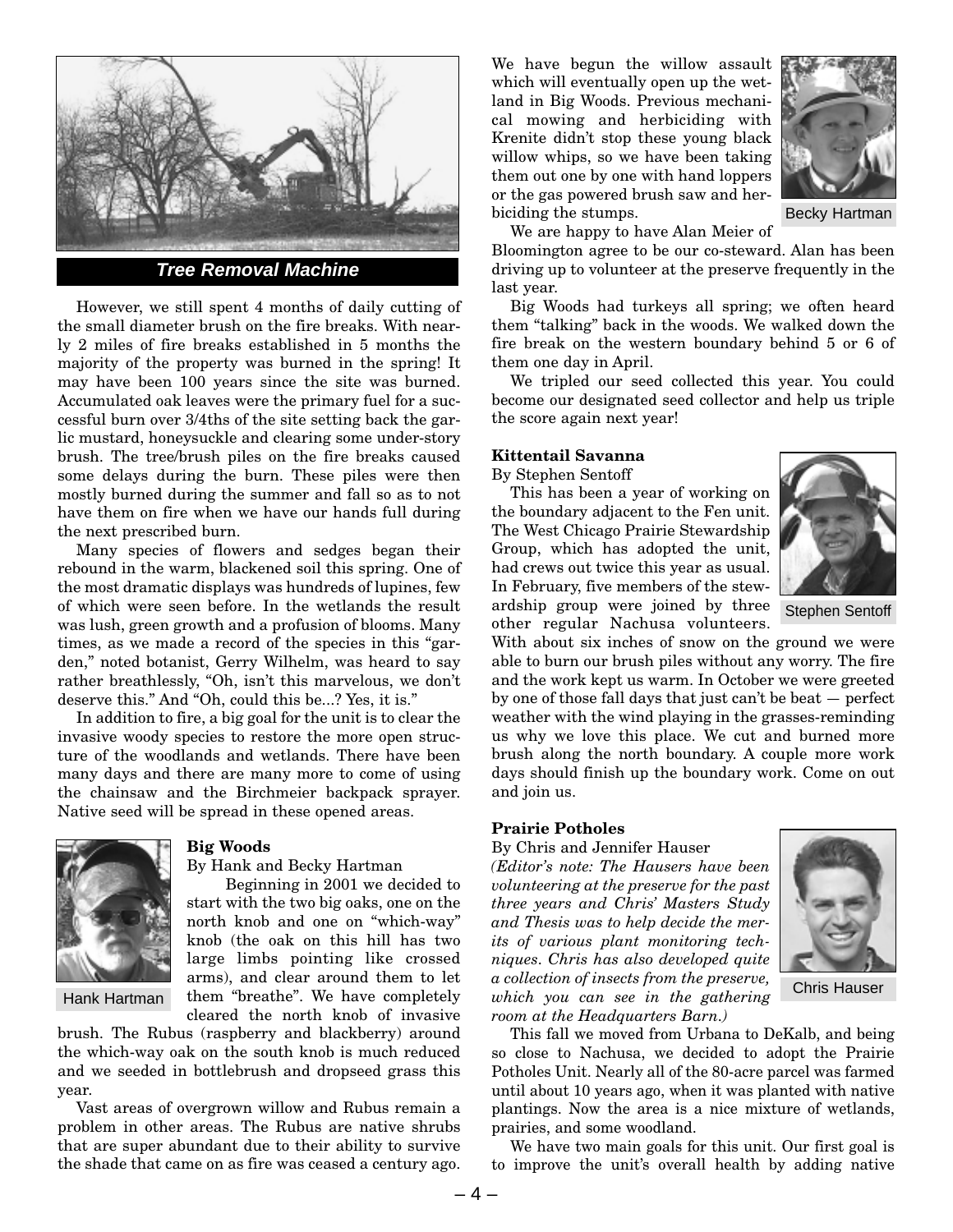

plants and by battling invasive species. Although the unit was originally planted with diverse seed mixes, many species are now rare or missing. This fall we collected seed from almost 60 species to add to the unit.

Jennifer Hauser

Our second goal is to provide habitat for rare species. We've started by adding plant species that are used as nectar sources or caterpillar hosts for

rare butterflies such as the regal fritillary and the gorgone checkerspot. Next we'll reintroduce species of rare plants, including Hill's thistle, yellow monkey flower, and eventually the prairie bushclover. Meanwhile, the unit is being managed as habitat for rare grassland birds like Henslow's sparrow and sedge wren.

#### **Roadsides**

By Tom Mitchell

Weeds, seeds and trash were the roadside management tasks for this past year. Every few weeks we make a trash run of the 6 miles of roadsides: Stone Barn, Carthage, Lowden, Naylor, and Robbins Roads. We bag up everything discarded in the ditches on both sides of the roads. We fill several plastic bags with what can mostly be classified as rubbish, trash or refuse (inorganic mixed waste) such as beer cans, fast food containers, and lottery tickets. Large metallic car parts are kept separate for recycling purposes. We also bag what can be classified as garbage (organic waste such as food). Animal carcass are left for the scavengers. Lost items hubcaps to stocking caps - are advertised on fence posts for two weeks.

#### **Clear Creek Prairie**

#### By Mary Blackmore

The Nachusa burn team burned the northwest field in late April. In early May quantities of over 50 species of seed were hand scattered on the area. The following day over an inch of rain fell so we have high hopes for this seeding. We've needed an equally high degree of patience in waiting for positive results from previous overseedings. For example, a light overseeding of part of the same northwest field was done in 1996 but good results were not evident until 2001. To date it's our most diverse re-created prairie. Summer workdays were highlighted by very mild weather (for once!). Work groups lopped white sweet clover, saplings of Siberian elm, and multifora rose.



Sally Baumgardner

### **Rolling Thunder Prairie**

by Sally Baumgardner

Early observations of our eradication efforts of reed canary grass (RCG) here indicate hopeful signs. The area was burned and then seeded to a wide variety of non-grass native plant seeds. The RCG was intensely herbicided three times, and more native plant seeds were raked in. The RCG seems to

be much reduced. Angelica and Cacalia, conservative forbs, sprang up. These efforts will be repeated.

In our ongoing effort to recruit new volunteers who will eventually replace us, 4th and/or 5th grade students from area schools visited the preserve. Small groups went for long walks with seasoned leaders. The schools were: Oregon, Chana, Rochelle, Dixon's Reagan School, Chicago City Day School (Taft Campus, Oregon), and the Youth Stewards classes from Ashton and Franklin Grove.

Each group took part in hands-on restoration activities such as seed head collecting or seed dispersal, and spent more than two hours in the fields.

Thanks to our adult stewards/leaders, about 530 people had meaningful field trips in 2002.

#### **Eight Oaks Savanna**

By Jan Grainger

I'm pleased that Chris and Jennifer Hauser are now the stewards of Prairie Potholes, the unit adjacent to Eight Oaks Savanna. We have been doing some work together with a goal of making the transition between our units less abrupt. For instance, we plan to encourage the young oaks that are



Jan Grainger

scattered east of the old fence/tree line. Chris and Jennifer spread mulch around some young oaks to protect them from fire. Several large cherry trees have been girdled in the old tree line.

Chris and I built three check dams with very large rocks, in an effort to slow the water movement into Wade Creek along what we've been calling Rocky Creek. We used rocks that had been piled up long ago, likely cleared from nearby former crop fields.

Many willows and elms have been girdled along Wade Creek. More light will now be available to encourage growth of the species characteristic of the sedge meadow, streamside and open savanna. Also, due to tree thinning last winter, much more light is reaching the ground at the south end near Rocky Creek and signs of the return of savanna are emerging. The most obvious indication is the growth of grasses that were sown here such as nodding wild rye, native fescue and bottlebrush. Savanna forbs are being established as well such as wingstem and hyssop. This November we planted many species of seed, especially figwort, Indian plantain and tall coreopsis.

#### **Main Unit**

By Mike Adolph

In our unit we're making real progress against the big trio of invasives: honeysuckle, multiflora rose, and black cherry. Wild parsnip has been taken from the "urgent" list, and we've gained some ground on white sweet clover on Isabel's Knob. Reed canary grass, Canada thistle, and gar-



Mike Adolph

lic mustard are diminishing. Bird'sfoot trefoil has shown up. One new invasive is a willow with thick leaves and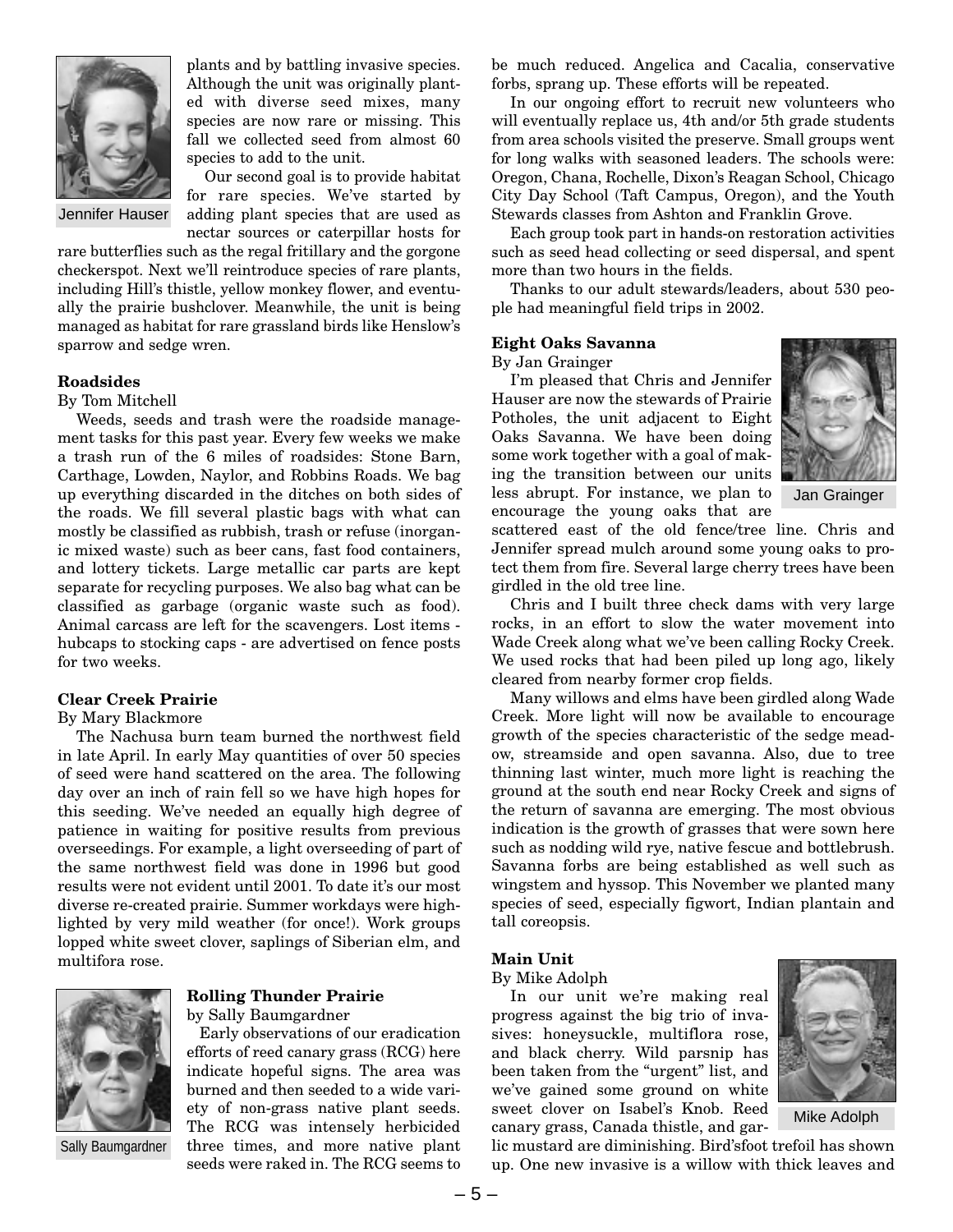many stems. It's busy in the '91 planting and the NW corner. We're going after it. We'll be cutting down the trees & brush on the fence along Pussytoes Lane.

Bill Kleiman had a new "pothole" created in the NW corner in order to get material for the dike that is intended to raise the water level in the '91 planting and the Prairie Potholes. We'll want to get that bare earth in good natives.

### **Thelma Carpenter Prairie**

By Tom Mitchell



Seven acres of soybean stubble on the southwest side of the remnant has been removed from agriculture and planted with over 240 pounds of 64 species of forb seed and 35 pounds of little bluestem grass seed. Twenty three acres will be leased to our neighbors in 2003 for agriculture with a tentative two year plan to plant these to prairie. This would complete the plant-

Tom Mitchell

ing of the 30 agricultural acres on this 65-acre parcel purchased in 1999.

Mary Scott of Mt. Morris brought a pair of capable hands to the seed collecting season.

She joined fellow steward, Jay Stacy, who has generously shared his knowledge of the best spots on the preserve for so many species with so many of us, in helping to gather 55 forbs and 8 grasses, all on the list of plants known to occur at Carpenter Prairie. The seed slinger on the back of the Gator was used to plant fluffy seeds and the cultipacker was used to ensure seed-soil



Jenny Mitchell

contact. Much hand planting was done with lead plant, dropseed, and shooting star.

Good news: grass-leaved goldenrod and mountain mint are leading the invasion of the fallow field (5 acres) south of the pond and shooting stars bloomed in patches on sunny ground where cedars stood a year earlier in the 30 acres of our good quality remnant. Bad news: yellow and white sweet clover and wild carrot flourished in the degraded areas; a hot humid summer made weed removal difficult; cool season, non-native grasses are evident everywhere. But as we have seen over the years in the Main unit of the preserve; high quality prairie does emerge from the ashes of the frequent burns of formerly intensely grazed prairie.

## **From the Visitor's Book**

"Thanks for preserving this wonderful site"

"Great changes since the beginning."

"Visiting here is always part of coming home."

# Thank You

*to the following people for their generous donations:*

Dorothy Wade, Alan and Emma Wade in loving memory of Lilla Wade Batchelder.

Jeannie and Tom Lawson in memory of Russell Lawson.

Brent and Sue Coulter in honor of Mary Vieregg on her birthday.

Liz Keeler in honor of Sue Coulter on her birthday.

Alice L. Buyers, Dorothy M. Haberer, and Dwight Harms in memory of Charles W. Buyers.

Gerald McDermott for creating additional signs for Autumn On The Prairie.

Chris Hauser for collection of insects of Nachusa Grasslands.

Jenny Mitchell for feeding us so well on several occasions.

Howard Fox and Ron Ingraham for beautiful, outdoor wood signs and a sweet out-house.

Nathan Hill for using some of his days off to service our vehicles and do other repairs.

Dean Weidman for office supplies and obtaining matching donations through his employer.

Eric Brubaker for continued expert assistance on various Headquarters improvements.

#### **Special thanks to the following for donations towards our new Kawasaki Mule vehicle:**

Mike and Connie Adolph, Jan Grainger, Dwight and Tess Heckert, James Hoyt, Bob and Fui Lian Inger, Ron and Pat Ingraham, John and Agnes Kleiman, Gerald McDermott, Alan Meier, John and Cindy Schmadeke, and Jim and Mary Vieregg



**A Seed Planting Crew**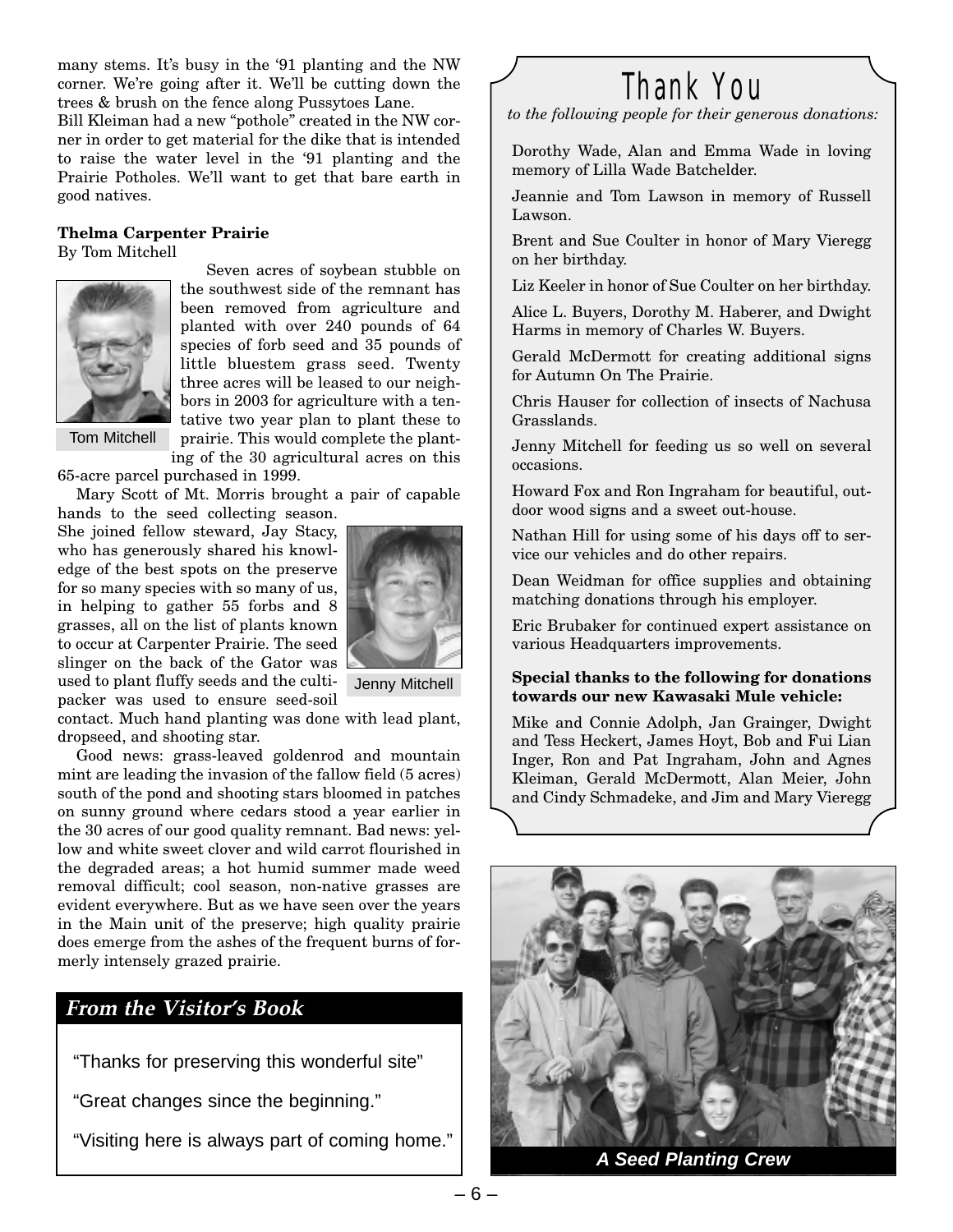# **TIM KELLER HONORED**



**Bill Kleiman (right) presents Tim Keller with a painting of Nachusa Grasslands by artist, Pat Lathe**

At our Seed Mixing Day this autumn we honored Tim Keller, a stellar Illinois conservationist. Tim has worked tirelessly on the behalf of native Illinois. He helped, along with Doug and Dot Wade, Isabel Johnston, and others to protect the prairie remnants at what is now Nachusa Grasslands.

Tim aided in the preservation of the following prairies: Lyndon-Agnew Railroad Prairie Nature Preserve, Agnew Triangle Prairie, Clyde and Heaton Cemetery Prairies, Smack Prairie, Doug Wade Nature Preserve, Spring Slough, Temperance Hill, DeWolfe, Munson Township, and Beach Cemetery prairies, and the L & M Prairie. He still stewards several of these sites.

Tim helped the Franklin Creek Natural Area and the Byron Forest Preserve District early on in their inception. He was also involved in the establishment of several county Natural Areas Guardians, citizen groups that work with the Soil and Water Conservation Districts, to care for natural areas. Tim was associated early on with Doug Wade and the Prairie Preservation Society of Ogle County. He is still a member. Tim is on the C2000 conservation committee for the Lower Rock River, and participates in the Conservation Congress which is made up of citizen groups that help enact legislation.

While attending Skiner College Tim heard President Kennedy's famous inaugural line, "Ask not what your country can do for you, but rather ask what you can do for your country." Shortly thereafter Tim quit school, to serve in Bolivia for the Peace Corps. In 1965 he returned and enrolled at the University of Illinois in Champaign to study Agronomy. After he received his degree he worked on the teams that mapped the soils of DeKalb County and Lee County. At this time he became acquainted with Bob Betz and Ray Schulenberg and "got bit by the prairie bug." He also served on the Board of the Whiteside County Soil and Water Conservation District for over ten years.

Last but, not least, Tim is also a farmer in Whiteside County. He has a supportive wife, Carolyn, a daughter who is a teacher, and another who is a nurse.

Thank you, Tim, for mentoring so many people and saving all those prairies.

# Wish List

- Each management unit would welcome additional team members. Volunteers are empowered to do as much stewardship as they want—everything from hand collecting seed to prescribed fire.
- Equipment Maintenance Steward we need a volunteer about one day a week to do maintenance on our chainsaws, hand tools, small engines, trucks, and tractor.
- Youth Stewards Leaders volunteers needed to increase our pool of field trip leaders for the unique Nachusa Grasslands Youth Stewards Program. This would be four mornings a year leading a small group of children (5-6) in enjoying the native plants and birds.

#### **Equipment Needs:**

- Power Point Projector and Lap Top Computer
- 



• Snow plow for truck **Wild Lupine** *(Lupinus perennis)*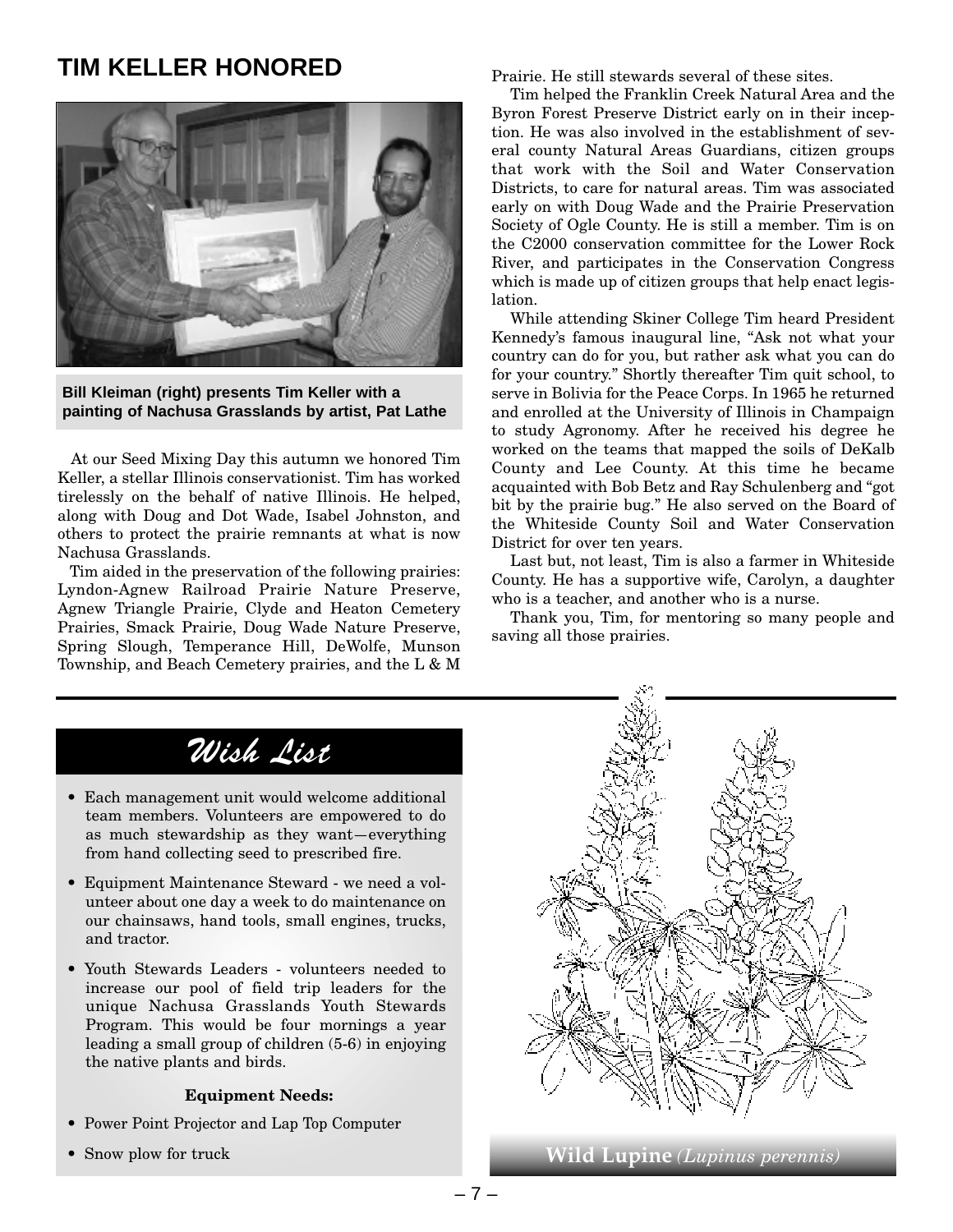### **Seed Report 2002**

By Susan Kleiman

**Top:** Mike Crowe and Cassie Krueger hand processing seeds from pods

**Right:** Todd Bittner processing seed heads through the hammermill and seed/dust separator

This year, seed collected for the preserve measures (including chaff) nearly 2,000 pounds, but we believe the actual weight





was closer to 2,500 pounds. Twenty-two regular volunteers, 30 occasional volunteers, plus 4 seasonal staff, collected seed from May through November. The seasonal staff collected about 1,120 pounds, more than half of which (146 species) was collected by hand. The market value of the seed is estimated to be at least \$136,000.

The bulk of the harvest was planted in November on 30-acres of dry/mesic habitat: twenty-six acres at the Sand Farm, and four acres around the Headquarters Barn. Planting was 30 pounds bulk weight to an acre, about half forb and half grass. This is approximately 15 pounds per acre of clean seed. The seed was planted with a fertilizer truck that used forced air to spread the seed (mixed with potash as a carrier). A seed to soil contact was secured by rolling over the land with an agricultural "culti-packer."

Volunteers harvested 200 species and at least 800 pounds, however many pounds were planted without being weighed. Most of the volunteer seed was hand planted this autumn over many acres, most as overseeding into older plantings or degraded remnants of prairie, woodland, and wetland. The stewards continue the upward trend of harvesting more pounds and more species. The result of all this planting produces high quality habitat that supports rare species.



**Volunteers at our annual Seed Mixing Day**

#### **STEWARDS OF NACHUSA GRASSLANDS**

Bruce Boyd State Director Bill Kleiman Preserve Manager STEWARDS CO-STEWARDS **Big Woods** Hank & Becky Hartman Alan Meier **Clear Creek Prairie** Prairie Preservation Society Mary Blackmore

of Ogle County Terri Clarke **Dot & Doug Wade Prairie**

**Edith & Anna Heinkel Savanna East Unit** Mike Crowe Cassie Krueger **West Unit** Jay Stacy Mary Vieregg, Don Homer

**Eight Oaks Savanna** Jan Grainger **Fen Unit** Kevin Kaltenbach Todd Bittner **Hook Larson Prairie** Dave Breen **Kittentail Savanna** West Chicago Steve Sentoff Prairie Stewardship Group **Main Unit** Mike Adolph Bob Shone **Prairie Potholes** Chris Hauser Jennifer Hauser **Roadsides & Jay Meiners Wetlands** Tom Mitchell Jenny Mitchell **Rolling Thunder & Harold Walkup Prairies** Sally Baumgardner Max Baumgardner

**Schafer Prairie**<br>David Edelbach

**Tellabs Savanna** Ron Ingraham Jan Grainger, Bob Shone **Thelma Carpenter Prairie** Tom Mitchell Jenny Mitchell, Bob Bartles

#### **Barn Steward:**

Jenny Mitchell **Autumn On The Prairie 2003 Chair:**

**Science Stewards:** Bird Monitoring Ann Haverstock Butterfly Monitoring Jan Grainger Herbarium Steward Dwight Heckert Insect Collector Lespedza leptostachya monitor Todd Bittner Photo Monitor Gerald McDermott

#### **Outreach Volunteers:**

Susan Kleiman Resotration Specialist

Gene St. Louis Barb Regan

Gene Miller

Emily Tilsy, Earl Thomas

Gerald McDermott Ray Derksen

Tonya Bittner

Publicist/Educator/Presenters Sally Baumgardner, Gene Miller Youth Stewards Leaders Mike Adolph, Carol Bartles, Sally Baumgardner, Howard Fox, Ron Ingraham, Hazel Reuter, Barb Rutherford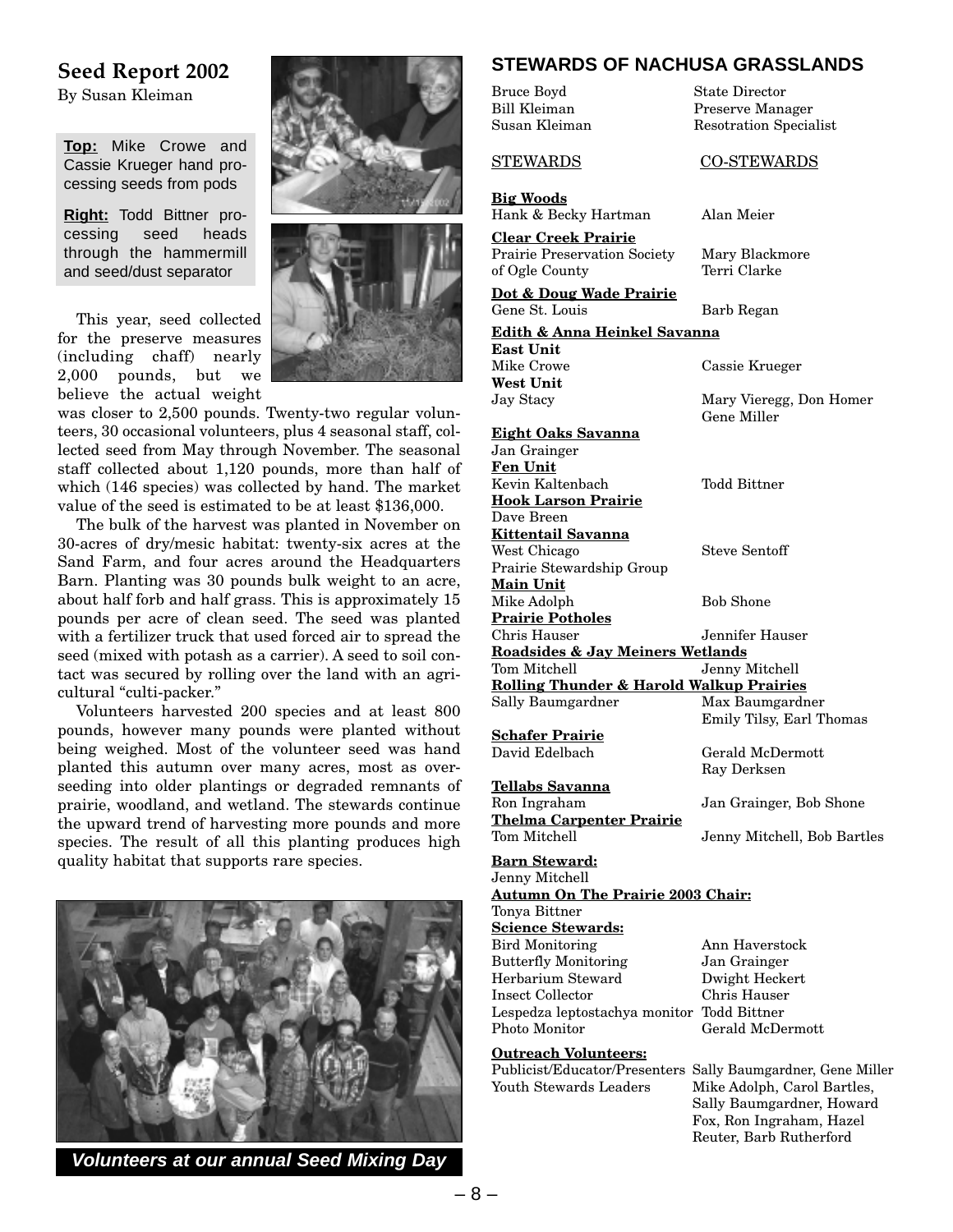#### **Albert Kircher**

We are delighted to announce a neighboring land owner, Albert Kircher, with the support and concurrence of Clete and Karen Fair, donated a conservation easement to The Nature Conservancy, thereby granting the development rights of 390-acres to TNC. The easement covers ground that is currently in tillable row crops and pasture. The easement ensures the farm will stay a farm, and not become a residential subdivision. The Kircher farm is on the east side of Lowden Road, across from the Main Prairie of the preserve. Albert Kircher summed up his feelings at a casual signing ceremony held at the preserve: "I am pleased to support The Nature Conservancy's efforts to preserve the Rock River Valley and its rich natural and agricultural heritage". This easement donation underlines the importance of planning for the future—-thank you again Mr. Kircher.

#### **Nancy Hotchkiss**

We are pleased to announce the donation of 40-acres of land from Nancy Hotchkiss. Nancy lives closer to Chicago but bought this farm in rural Ogle county in 1973. The purchase was for a country retreat. She fixed up an old 1900's home, leased the land to a good farmer and planted a huge garden of vegetables and flowers. Nancy continues to come out during many summers days to plant, weed, and harvest. It is a small world of coincidences that we started this preserve across the road from Nancy's farm, and her husband, Jim, ended up on The Nature Conservancy's Board of Trustees. This December Nancy donated 40-acres of her farm to The Nature Conservancy. These acres are directly across Lowden Road and the Headquarters Barn. Also, these acres have been planted to prairie, over the last few years, using local seed harvested with full financial support from Nancy. Nancy, thank you for donating this important land. This spring grassland birds will be singing your praise.

#### **Corwith Hamill and Nancy Hamill Winter**

A very generous donation was given to The Nature Conservancy by Corwith Hamill and his daughter Nancy Hamill Winter. The much appreciated monies will be used to protect and enhance wildlife habitat at Nachusa Grasslands. Nancy Hamill Winter has been on The Nature Conservancy's Board of Trustees for Illinois for over a decade. Nancy has been a frequent visitor, friend, and supporter of Nachusa Grasslands since its inception. Corwith Hamill has supported many charitable organizations including The Nature Conservancy's Emiquon project and various projects at the Brookfield Zoo. We, again, thank them both for their generosity. In celebration of their gifts the little bluestem prairie in the Main Unit will be named in their honor.

#### **Tellabs Foundation**

A substantial grant to Nachusa Grasslands from Tellabs Foundation will help protect more habitat at Nachusa Grasslands. In honor of the grant the Conservancy will name the new savanna after the Tellabs Foundation. Tellabs Foundation was established by Tellabs, which is a telecommunications equipment manufacturer based in Naperville. Michael Birck, founder and CEO of Tellabs, began hearing good things about the preserve from Board of Trustee members, John Santucci and Connie Keller. Meredith Hilt, Tellabs Foundation Director, reported to the board how she was very impressed with the volunteer program at the preserve. Thank you Michael Birck for your interest and Tellabs Foundation for the financial support.

#### **ComEd, an Exelon Company**

We finished our third year of a substantial multi-year project supported by a grant from ComEd, an Exelon Company. This grant is enabling us to plant over 200 acres of habitat at the preserve. As a measure to offset global carbon emissions, ComEd supports the planting of prairie because prairie takes carbon out of the atmosphere and stores it in the soil. We hired a great crew this summer and fall to manage weeds, pick an amazing amount of seed, create fire breaks on the boundaries and other high energy stewardship. This grant also purchased an old combine to harvest prairie seeds, and other new equipment to make the plantings possible. This grant also is supporting, Mike Konen, a Northern Illinois University soil scientist who is measuring the carbon capture in the soils over time. If we can demonstrate that prairies are good for the planet we may spark many more such prairie restorations. Thank you ComEd.

# **From the Visitor's Book** "Thank you for the beautiful subdivision of Eden." " Nachusa is serenity and solitude." "Our two young children will enjoy this land in the future." Each visit we see something new."

" Good to walk among native prairie at last."



**Red-headed Woodpecker**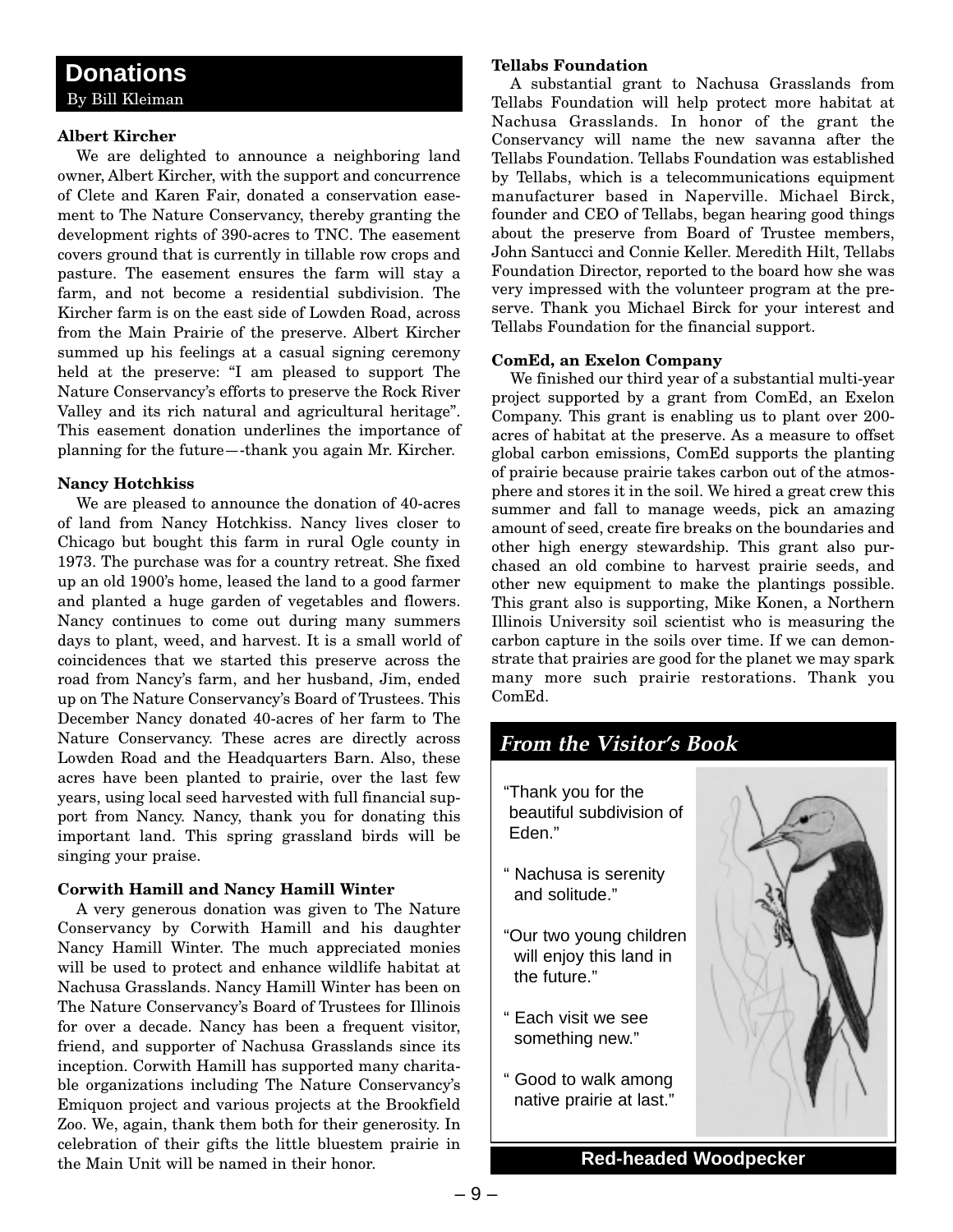# SUMMARY EVALUATION OF **AUTUMN ON THE PRAIRIE 2002**

This was one of our best celebration of the 13 so far. Our attendance was around 900 (738 signed in at the welcome tent and we know a bunch did not sign in). The parking area was full all day. It did not hurt that the weather was perfect. Thank you to the 85 volunteers who made the event go.

Tours left every 20 minutes with most leaders having 8 to 15 people on their tour. The tours are the focus of the day and the best way to connect people to the preserve and our work here. Thanks, Mike Adolph, for coordinating the tours. Thanks, Tom Mitchell, for hosting the Ray Wiggers tours. Ray is the author of Geology Underfoot in Illinois.

Educational displays were coordinated by Mary Vieregg and were well attended. Highlights included Illinois State Museum's nice display of Ice Age Illinois and the fine display of butterflies by scientists John K. Bouseman and James G. Sternburg, authors of Field Guide to Butterflies of Illinois. Thanks also to Issac Stewart for his display and for leading families on several catch and release butterfly hunts.

Three landscape painters worked all day with curious onlookers stopping by. Thank you Dan Latourneau, Pat Lathe, and Sue Shedowski.

Thank you Mike Crowe and friends for the sweet music that blended with the light breeze.

The self guided plant ID tour seemed well attended and handsomely signed this year with laminated photos and descriptions on little sign boards. Thanks Mike Adolph and Dwight Heckert.

The children's tent was more popular then ever and kept kids engaged for long periods. Thanks Susan Kleiman.

The site was organized well, put up and taken down fast. Thanks to Bill Kleiman and Carol Bartles for site coordination, and Carol for the barbecue dinner for 30 of us on the clean up crew. Thanks, Gerald McDermott, for all those signs that kept us from getting lost. Byron Forest Preserve donated the use of the big tent. Thank you.

The raffle tent looked like a fun place to be—\$473 raised. Thank you Beth Wiltshire. The sales tent brought in \$420 of profit—thanks Ron Ingraham. The welcome tent had a good aura about it and the display by Gene St. Louis was well received, donations totaled \$650. Thank you Gerald McDermott and Barb Baker. Total expenses were \$2,403. Total income was \$2,143. We almost broke even.

Gerald's exit survey showed a similar pattern as previous years. About half attended for the first time. Many attending were local. Members of The Nature Conservancy came from all over the northern half of the state. Folks heard about the festival through various venues. About half went on a tour. Ranking, from 1 to 10 on overall impression, showed "10" as our most frequent rank.

The committee gives a big thanks to Chairperson Carol Bartles and co-chair Tonya Bittner. Tonya is next year's chairperson, and we are looking for a co-chair. Interested? Call: (815) 456-2340.

# **Keeping a Photo Trail**



#### By Gerald McDermott

In the Spring of 1999 Bill Kleiman, Preserve Manager, developed the **Photo Point Protocols** and established permanent photopoints throughout the preserve. The first photopoints numbered 1 through 50. To-date they number 1 through 85. As new properties were acquired additional photopoints had to be estab-

lished - keep those photopoints coming!

For each of the past four years, during the last two weeks of June and first two of July, approximately 20 photopoints have been shot. At every photopoint, 4 shots are taken, one in each direction (N,S,E,W). At a given photopoint a range pole with an attached sign, indicating the photopoint number, date, and direction, is placed 20 feet along the prescribed compass direction. The sign allows for easy identification of the photopoint without obstructing the view. And, the photo trail begins.

There are approximately 300+ slides in a binder at the Headquarters Barn. Despite the clarity of the protocol and enjoyment of a fun project, human error tread upon this trail. Some photopoints do not have slides from all four directions. What? As time went on accuracy/productivity improved. To be sure! Without doubt, enhanced enjoyment continued. This summer, the five-year re-shots will be taken of the 1999 selected photopoints. And, the trail continues.

Be certain to look through the "Photo Point" binders, at the Headquarters Barn, with these most current permanent slides. A Preserve Map is available with photopoint numbers indicated. Check out the photo trails of your Unit and/or another area of interest. Within a few years, on a rainy day, you will be able to relive the pleasures of your labor–sans sweat.

Also available are "Historical" slides that can be found in the binder "Management Units". These are slides taken by folks who have been around longer than the rest of us– it's possible. Some of these slides may be re-shot and included in the binder (Management Units) of permanent photopoints. In this same binder you will find temporary photopoints – usually before and after shots. These may be a record of a workday effort or a more extended project.

All shots should be taken as stated in the protocol, as they too may become part of the permanent photopoint collection. The photo trail helps to show others part of the how and why of our most important function – stewardship.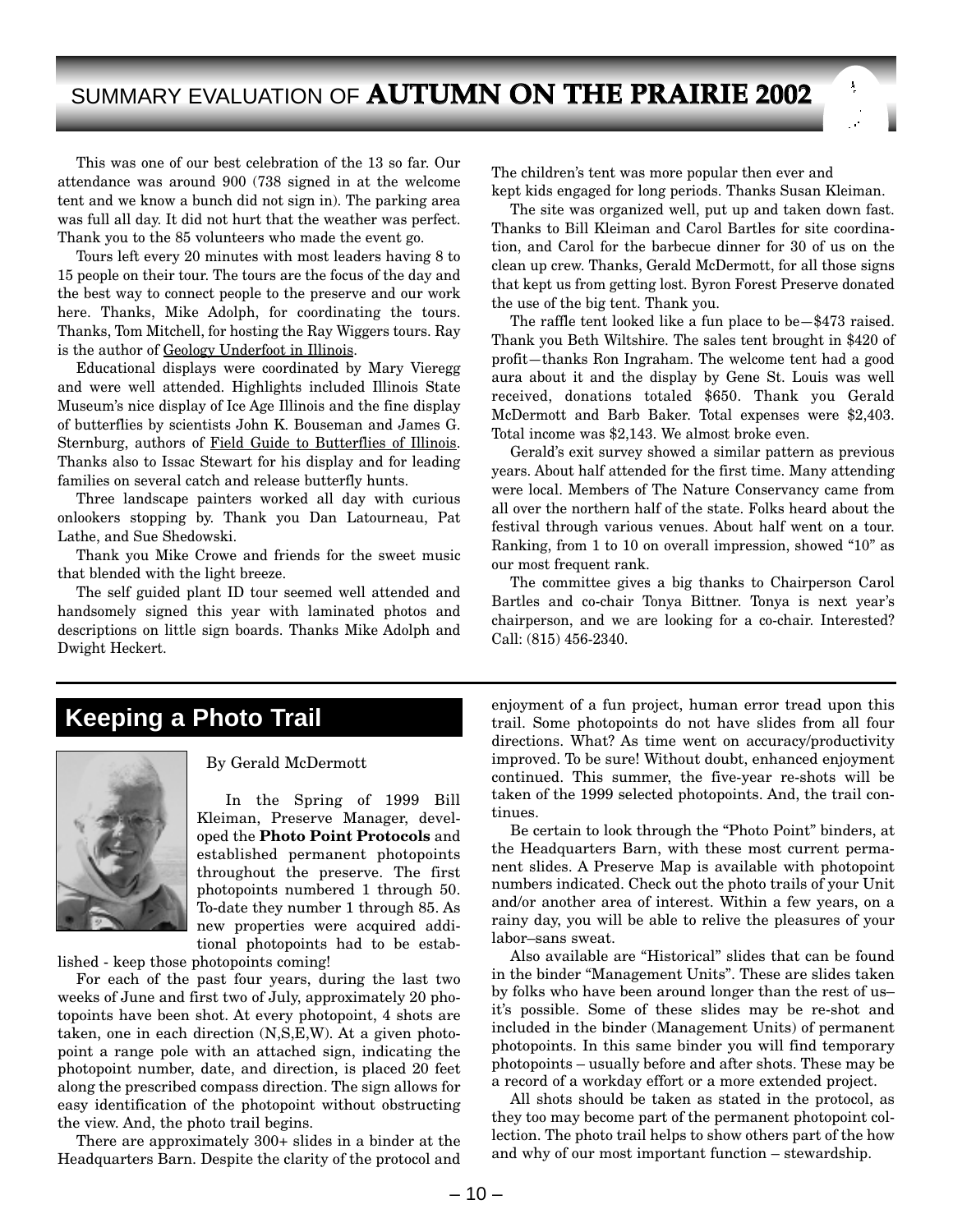### **NACHUSA GRASSLANDS CALENDAR FOR STEWARDSHIP WORKDAYS 2003**

Workdays are led by Volunteer Stewards and Co-stewards. New volunteers are always welcome to come learn and have fun with us. Start time is 9:00 A.M. Meet at the Preserve Headquarters (Barn) at 8772 S. Lowden Road. Volunteers break for lunch at the Barn and then sometimes continue stewardship or go for a hike in the afternoon as the group desires or weather permits. We also have stewardship during the week (give us a call at 815 456-2340).

#### **March** - Brush and Planting Season

- 1 Big Woods and Fen
- 8 Thelma Carpenter Prairie & Hook Larson Prairie
- 15 Schafer Prairie and Tellabs Savanna
- 22 Prairie Potholes and Eight Oaks Savanna *Vernal Equinox*
- 29 East Heinkel Savanna and Rolling Thunder Prairie

#### **April** - Brush, Planting and Fire Season

- 5 Main Unit and Tellabs Savanna and **ANNUAL SKUNK CABBAGE TOUR with Tim Keller (at 2 P.M.)**
- 12 Dot & Doug Wade Prairie and Prairie Potholes
- 19 Thelma Carpenter Prairie and Big Woods 26 Schafer Prairie and Hook Larson Prairie *Autumn On The Prairie (AOTP) Committee Meeting at noon*

#### **May** - Weed Season

 $\approx$  Clip – N – Save exeS – N – d!iO ※

 $^\circ$ 

- 3 Main Unit and Tellabs Savanna
- 10 Hook Larson Prairie and Rolling Thunder Prairie
- 17 Prairie Potholes and East Heinkel Savanna and **Potluck Gathering (meal-12:30)**
- 24 Thelma Carpenter Prairie
- 31 Schafer Prairie and Dot & Doug Wade Prairie

#### **June** — Weed and Seed Collecting Season

- 7 Main Unit and Thelma Carpenter Prairie
- 14 Eight Oaks Savanna and Schafer Prairie
- 21 Big Woods
- *(AOTP Committee Meeting at noon) Summer Solstice* 28 West Heinkel Savanna
- 29 Sun. Clear Creek Prairie

#### **July** - Weeds and Seeds

- 5 Thelma Carpenter Prairie
- 12 Prairie Potholes and Dot & Doug Wade Prairie
- 19 Schafer Prairie and Big Woods *(AOTP Committee Meeting at noon)*
- 26 Clear Creek Prairie and East Heinkel Savanna

#### **August** — Seeds

- 2 Main Unit
- 9 Tellabs Savanna and Thelma Carpenter Prairie
- 16 Eight Oaks Savanna and Rolling Thunder Prairie
- 23 Schafer Prairie and East Heinkel Savanna
- *(AOTP Committee Meeting at noon)*
- 30 Big Woods

#### **September** — Seeds

- 6 Hook Larson Prairie and Prairie Potholes
- 13 AOTP Preparation Workday
- 20 **Autumn On The Prairie Celebration – 10 A.M. to 5 P.M.** *Autumnal Equinox on the 23*
- 27 Schafer Prairie and Dot & Doug Wade Prairie

#### **October** — Seeds

- 4 Main Unit and Hook Larson Prairie
- 11 Eight Oaks Savanna and Tellabs Savanna
- 18 West Heinkel Unit and Kittentail Savanna
- 25 Rolling Thunder Prairie and Schafer Prairie

#### **November** - Brush, Planting and Fire Season

- 1 Fen and Eight Oaks Savanna
- 8 Hook Larson Prairie and Dot & Doug Wade Prairie
- 15 **Seed Mixing Celebration and Potluck Gathering**
- 22 Schafer Priarie and Prairie Potholes
- 29 Thelma Carpenter Prairie and Big Woods

#### **December** - Brush and Planting Season

- 6 Schafer Prairie and Main Unit
- 13 Hook Larson Prairie and Tellabs Savanna
- 20 Thelma Carpenter Prairie and East Heinkel Savanna *Winter Solstice on the 22*

#### **January 2004** - Brush Season

- 3 Schafer Prairie and Thelma Carpenter Prairie
- 10 Hook Larson Prairie and Tellabs Savanna
- 17 Big Woods and Main Unit
- 24 Prairie Potholes and Eight Oaks Savanna
- 31 East Heinkel Savanna and Rolling Thunder Prairie

#### **February 2004** - Brush Season

- 7 Fen and Kittentail Savanna
- 14 Schafer Prairie and Thelma Carpenter Prairie
- 21 Hook Larson Prairie and Rolling Thunder Prairie
- 28 West Heinkel Savanna and Tellabs Savanna

"The valley of the Rock River, if indeed the high rolling prairie on either side can be called a valley, in fertility and beauty of prairie land, is perhaps unequalled in the West. The river itself swift flowing, broad, clear as crystal—affords one of the most magnificent water powers in the world."

A portion of a tribute written by James Shaw for Volume V of the Geological Survey of Illinois (1873).

#### Issue 40, March 2003

| Editor Susan Kleiman                    |
|-----------------------------------------|
| Associate Editors Gerald McDermott,     |
| Bill Kleiman, Thelma Dahlberg, Dot Wade |